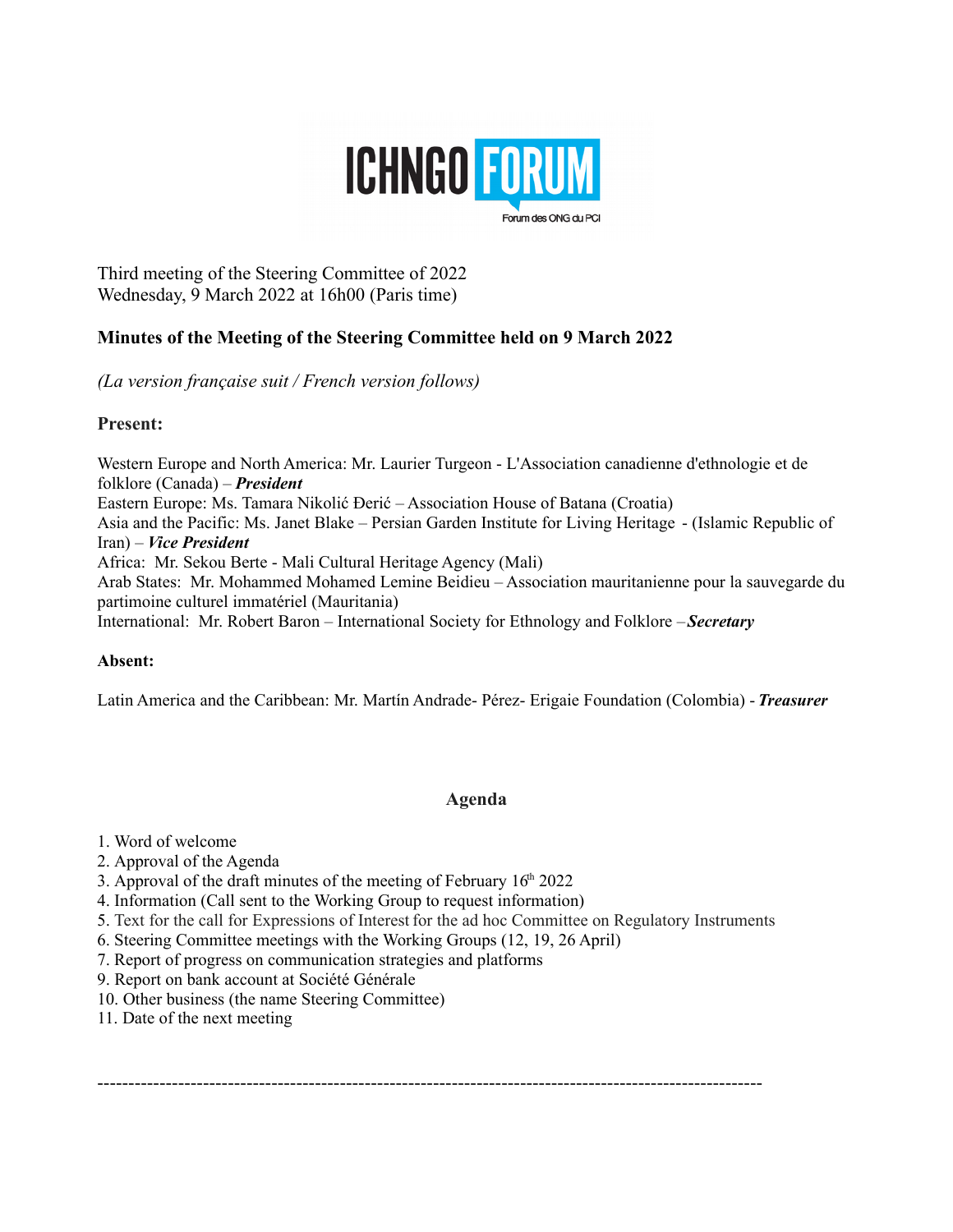# **Minutes**

## **1. Word of welcome**

The meeting was called to order at 16h07 PM Paris time and greetings were exchanged.

# **2**. **Approval of the Agenda**

The agenda was approved unanimously.

# **3. Approval of the draft minutes of the meeting of February 16, 2022**

The minutes of the meeting was approved.

# **4. Information (Call sent to the Working Group to request information)**

The Steering Committee (SC) will meet with leaders of the working groups in the Spring. In order to attend the meeting all working groups are expected to submit required documents, which include procedures for electing officers, a mission statement, the governance structure, an annual report of activities and an agenda of the work to be undertaken this year.

# **5. Text for the call for Expressions of Interest for the ad hoc Committee on Regulatory Instruments**

A call for expressions of interest to join an ad hoc committee on regulatory instruments will be e-mailed to all ANGOs. The committee will be charged with examining and, as necessary, recommending revisions of the regulatory instruments governing the work of the Forum, including the bylaws, electoral rules, and procedures of the General Assembly. The formation of the committee responds to gaps and inconsistencies identified in the current rules over the past few years, especially in preparations for the general assembly held during the 16.COM meeting of the Convention.

The members of the committee will represent every region. It will be facilitated by Janet Blake, who will serve as the ex officio representative of the SC. The committee will report on its progress to date and initial recommendations from the first phase of its work by late June at the extraordinary meeting of the Forum's General Assembly which will be held in July.

# **6. Steering Committee meetings with the Working Groups (12, 19, 26 April)**

A Doodle poll will be sent to representatives of all of the working groups to determine availability for a meeting on April 12<sup>th</sup>, 19<sup>th</sup> and/or 26<sup>th</sup>. As noted above, required documents need to be submitted by March  $31<sup>st</sup>$  in order to participate in the meeting,

# **7. Report of progress on communication strategies and platforms**

The SC committee members who are responsible for developing the communications strategies and platforms are benefitting from their discussions with Gabriele Desiderio, who manages the Forum's web site and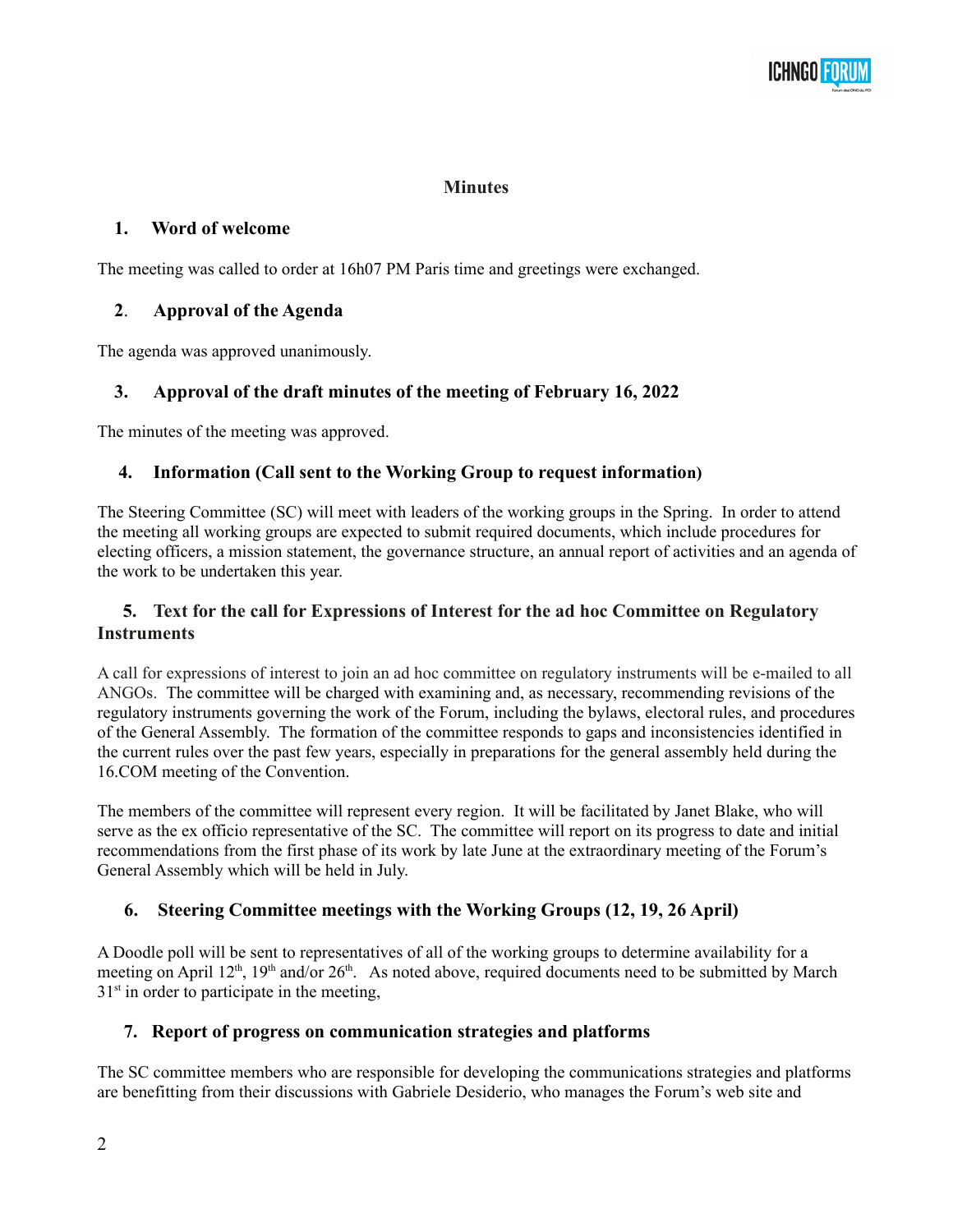

Shinwha Hong, who manages the ICHNGO.NET site. It will be working with Gabriele Desiderio to improve the layout and design of the website. Planning for the Forum's newsletter are now in the final stages, and it will be issued every three months. It will include, among other items, news of ANGOs, reports of activities of the SC and working groups, and reminders to follow reaccreditation and periodic reporting deadlines. An efficient method of approving items for the website and newsletter has been developed. After the first issue of the newsletter comes out an eblast will be sent to ANGOs alerting them to the newsletter and to the other communications initiatives that are being implemented as well as acknowledging the important work that Shinwa Hong and Gabriele Desiderio have carried out.

## **8. Bank account at Société Générale**

A report on the bank account at Société Générale was tabled to the next meeting of the SC.

### **9. Other business (the name Steering Committee?)**

The SC agrees that it needs to be renamed to accurately represent its roles, functions and ongoing character. "Executive board" could be the new name. A renaming would need to be approved at the extraordinary general assembly meeting in July and included in the bylaws.

Responding to a request for a presentation by the SC at the 9.GA in July, the Secretariat expressed interest in possibly scheduling such a presentation. The presentation would include a report about the mapping project.

The SC also agreed to request the Secretariat to schedule a side event at the 9.GA in July on the revival of the winemaking process of the "royal wine" Pallagrello. It is a safeguarding project of the Associazione Sant'Antuono & le Battuglie di Pastellessa.

#### **10. Date of the next meeting**

The next SC meeting will be held on Wednesday, April  $6<sup>th</sup>$  at 16h00 PM Paris time.

#### **11. Closing of the meeting**

The meeting was brought to a close at 18h00 Paris time.

Robert Baron Secretary

**Troisième réunion du Comité de Pilotage de 2022 Mercredi 9 mars 2022 à 16h00 (heure de Paris)**

**Procès-verbal de la réunion du Comité directeur du 9 mars 2022**

**Présents:**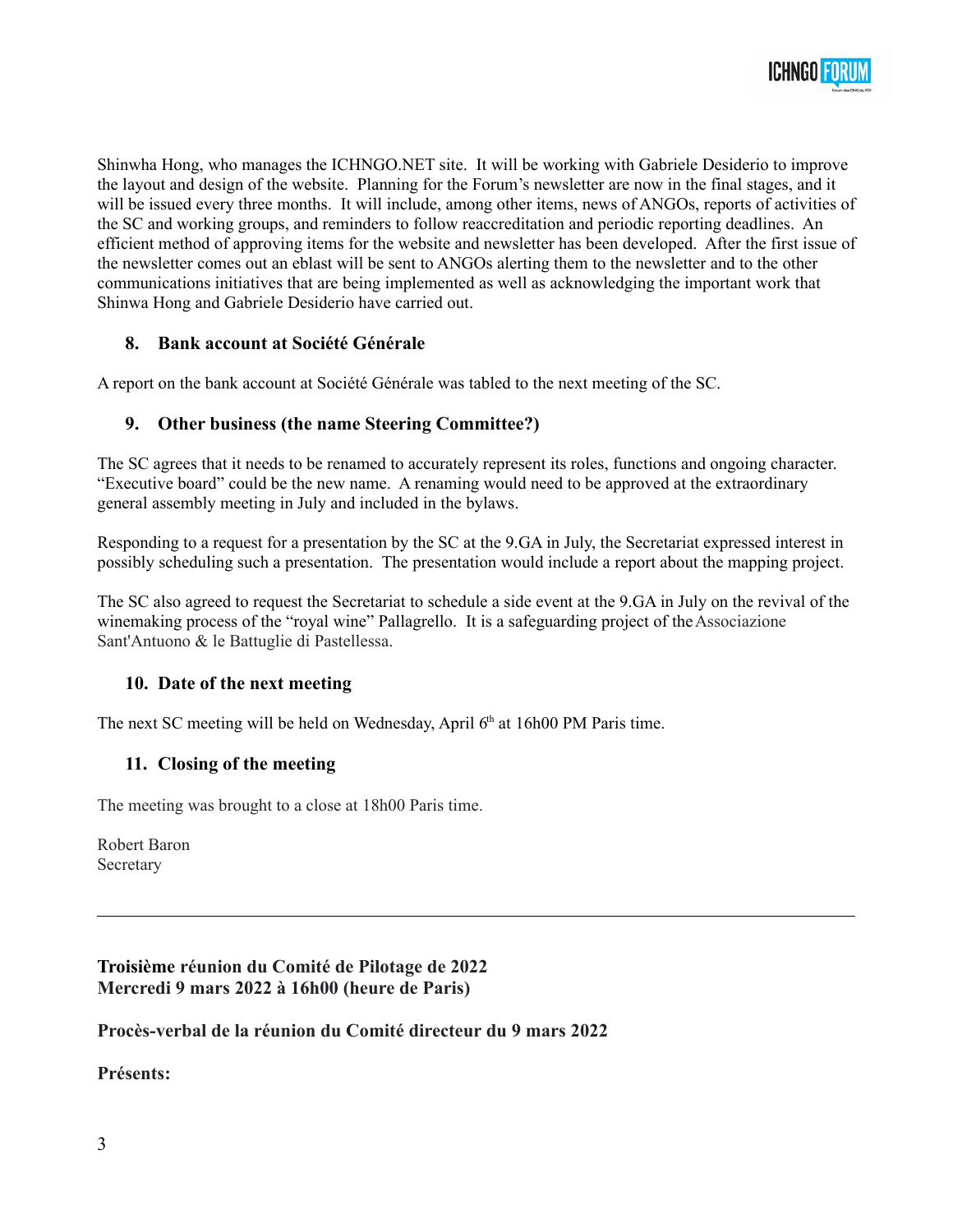

Europe de l'Ouest et Amérique du Nord : M. Laurier Turgeon - L'Association canadienne d'ethnologie et de folklore (Canada) – Président Europe de l'Est : Mme Tamara Nikolić Đerić – Association House of Batana (Croatie) Asie et Pacifique : Mme Janet Blake – Persian Garden Institute for Living Heritage - (République islamique d'Iran) – Vice-présidente Afrique : M. Sékou Berte - Agence malienne du patrimoine culturel (Mali) États arabes : M. Mohammed Mohamed Lemine Beidieu – Association mauritanienne pour la sauvegarde du partimoine culturel immatériel (Mauritanie) International : M. Robert Baron – Société Internationale d'Ethnologie et de Folklore – Secrétaire

#### **Absent:**

Amérique latine et Caraïbes : M. Martín Andrade- Pérez- Fondation Erigaie (Colombie) - Trésorier

Troisième réunion du Comité de pilotage de 2022 Mercredi le 9 mars 2022 à 16h00

# **Ordre du jour**

- 1. Mot de bienvenue
- 2. Approbation de l'ordre du jour
- 3. Approbation du procès-verbal du 9 Mars 2022
- 4. Informations (demande d'informations au Groupes de travail)
- 5. Texte de l'appel des expressions d'intérêt pour le Groupe de travail sur les instruments réglementaires du FORUM
- 6. LA sauvegarde du PCI dans le contexte actuel de conflit armé
- 7. Rencontres du Comité de pilotage avec les groupes de travail (12, 19 et 26 avril)
- 8. Rapport sur les stratégies et plateformes de communication
- 9. État du compte bancaire à la Société générale
- 10. Varia (nom du comité de pilotage)
- 11. Date de la prochaine réunion

----------------------------------------------------------------------------------------------------------

## **Procès-verbal**

#### **1. Mot de bienvenue**

La réunion est ouverte à 16h07 heure de Paris et des salutations sont échangées.

## **2. Approbation de l'ordre du jour**

L'ordre du jour est approuvé à l'unanimité.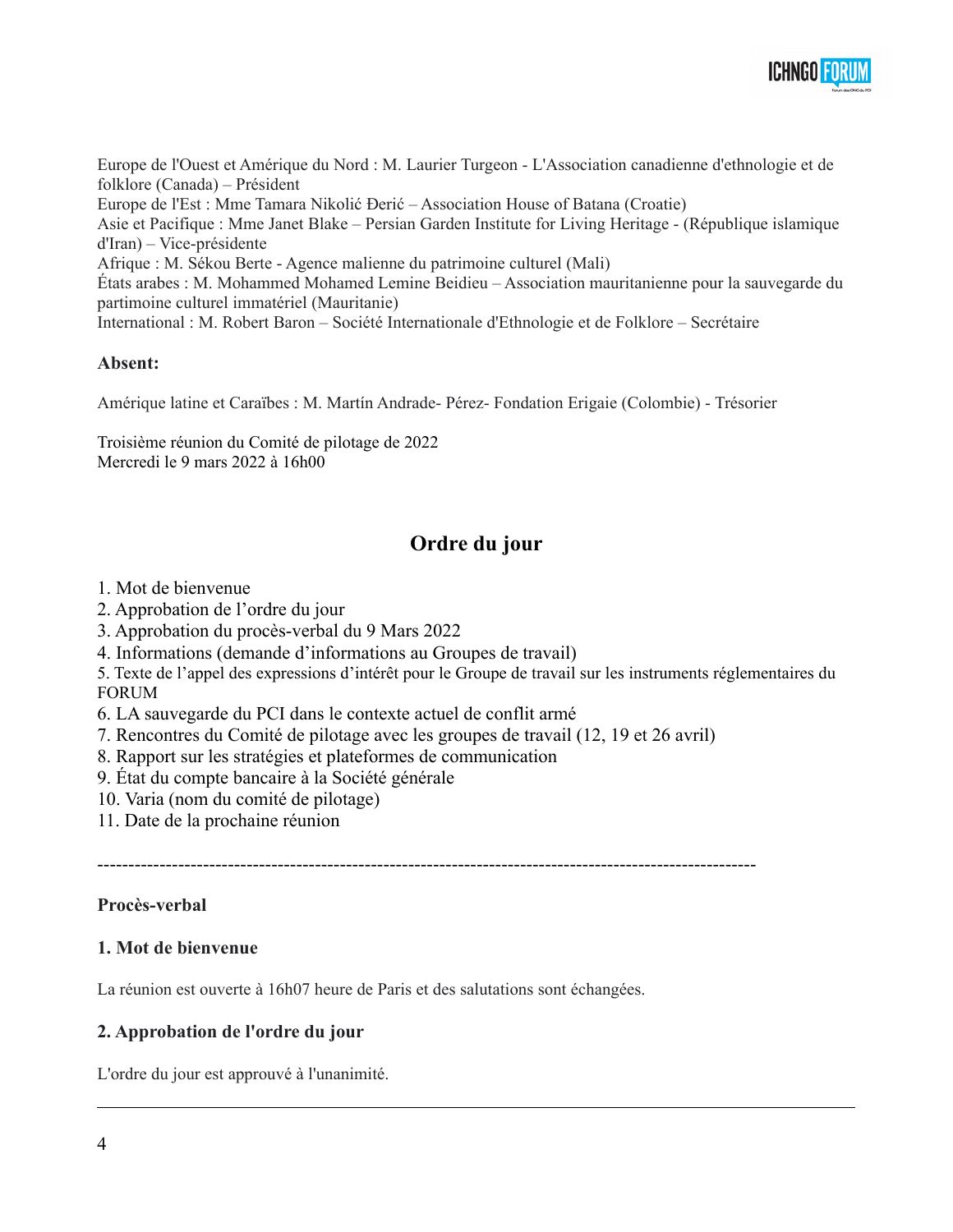

# **3. Approbation du projet de procès-verbal de la réunion du 16 février 2022**

Le procès-verbal de la réunion est approuvé.

## 4**. Information (Appel envoyé aux groupes de travail pour demander des informations)**

Le comité directeur (CP) rencontrera les dirigeants des groupes de travail au printemps. Afin d'assister à la réunion, tous les groupes de travail doivent soumettre les documents requis, qui comprennent les procédures d'élection des dirigeants, un énoncé de mission, la structure de gouvernance, un rapport annuel d'activités et un ordre du jour des travaux à entreprendre cette année.

### **5. Texte de l'appel à l'expression d'intérêt pour le Comité ad hoc sur les textes réglementaires**

Un appel à manifestation d'intérêt pour rejoindre un comité ad hoc sur les instruments réglementaires sera envoyé par courrier électronique à toutes les ONGA. Le comité sera chargé d'examiner et, si nécessaire, de recommander des révisions des instruments réglementaires régissant les travaux du Forum, y compris les statuts, les règles électorales et les procédures de l'Assemblée générale. La formation du comité répond aux lacunes et aux incohérences identifiées dans les règles actuelles au cours des dernières années, en particulier dans les préparatifs de l'assemblée générale tenue lors de la 16.COM réunion de la Convention.

Les membres du comité représenteront chaque région électorale. Il sera animé par Janet Blake, qui sera la représentante ex officio du Comité directeur. Le comité rendra compte de ses progrès et des premières recommandations de la première phase de ses travaux d'ici la fin juin et lors de la réunion extraordinaire de l'Assemblée générale du Forum qui se tiendra en juillet.

#### **6. Réunions du Comité directeur avec les Groupes de Travail (12, 19, 26 avril)**

Un sondage Doodle sera envoyé aux représentants de tous les groupes de travail afin de déterminer la disponibilité pour une réunion les 12, 19 et/ou 26 avril. Comme indiqué ci-dessus, les documents requis doivent être soumis avant le 31 mars afin de participer à la réunion.

#### **7. Rapport d'avancement sur les stratégies et plateformes de communication**

Les membres du Comité directeur qui sont responsables du développement des stratégies et des plateformes de communication bénéficient de leurs discussions avec Gabriele Desiderio, qui gère le site Web du Forum et Shinwha Hong, qui gère le site ICHNGO.NET. Il travaillera avec Gabriele Desiderio pour améliorer la mise en page et la conception du site Web. La planification du Bulletin d'information du Forum est maintenant en phase finale et il sera publié tous les trois mois. Il comprendra, entre autres, des nouvelles des ONGA, des rapports d'activités du Comité directeur et des groupes de travail, et des rappels pour respecter les délais de réaccréditation et de rapports périodiques. Une méthode efficace d'approbation des articles pour le site Web et le bulletin a été développée. Après la sortie du premier numéro du Bulletin d'information, un eblast sera envoyé aux ONGA pour les avertir de la parution du Bulletin d'information et sur les autres initiatives de communication mises en œuvre, ainsi que sur le travail important réalisé par Shinwa Hong et Gabriele Desiderio.

#### **8. Compte bancaire à la Société Générale**